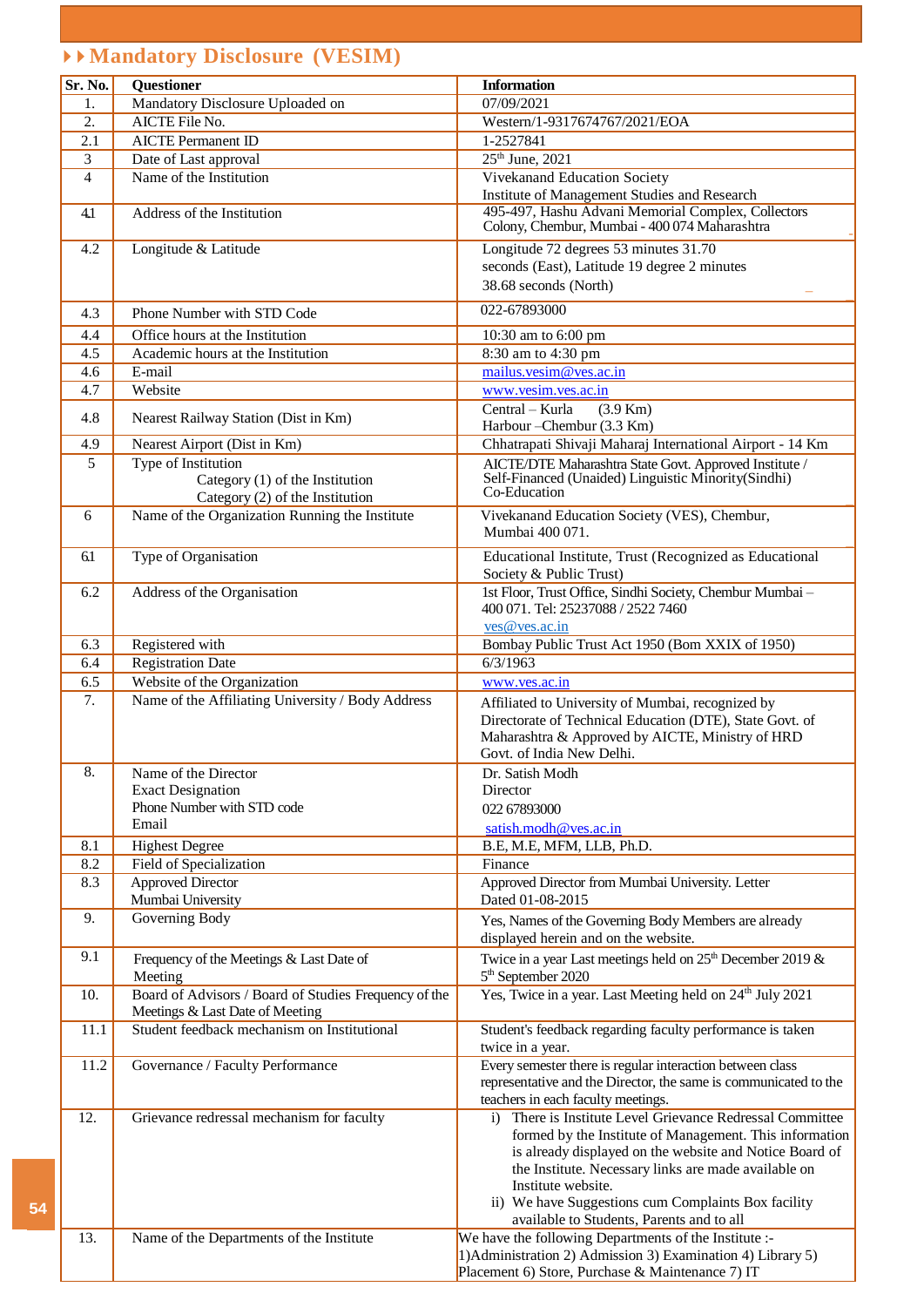| Sr. No. | <b>Questioner</b>                                               | <b>Information</b>                                                                                                                                                     |  |
|---------|-----------------------------------------------------------------|------------------------------------------------------------------------------------------------------------------------------------------------------------------------|--|
| 13.1    | Courses offered by the Institute                                | i) Master in Management Studies (MMS) affiliated to University of Mumbai.                                                                                              |  |
|         |                                                                 | Approved by AICTE.<br>$\bullet$                                                                                                                                        |  |
|         |                                                                 | NBA & NAAC Accredited<br>$\bullet$                                                                                                                                     |  |
|         |                                                                 | ii) Ph.D Degree (In Management)                                                                                                                                        |  |
|         |                                                                 | Affiliated to University of Mumbai - 10 seats<br>Affiliated to SNDT Women's University - 10 seats                                                                      |  |
| 13.2    | Level                                                           | Post Graduate - Master Degree level                                                                                                                                    |  |
| 13.3    | Duration                                                        | 2 Years Full - Time                                                                                                                                                    |  |
| 13.4    | Year of 1st approval by AICTE                                   | 1994                                                                                                                                                                   |  |
| 14.     | <b>Admission Calendar</b>                                       | Admission Calendar for the institute level admission shall be displayed on Notice                                                                                      |  |
|         |                                                                 | Board & Website time to time as per CET Cell (ARA), DTE/AICTE Guide lines                                                                                              |  |
|         |                                                                 | for the year 2021-22.                                                                                                                                                  |  |
| 15.     | Infrastructural Information                                     | Well-equipped & Furnished Conference, Canteen, Board Rooms, MDP-Seminar<br>Hall, Harvard Style Classrooms, Library with Computer & Internet, Computer Lab              |  |
|         |                                                                 | with upgraded computer system, advanced internet, Wi-Fi campus.                                                                                                        |  |
|         |                                                                 |                                                                                                                                                                        |  |
| 16.     | Boys Hostel & Girls Hostel                                      | There is a common Hostel run by Vivekanand Education Society for its                                                                                                   |  |
|         |                                                                 | Polytechnic, Degree level and Master Degree level students. There are separate                                                                                         |  |
|         |                                                                 | wings for Boys and Girls students.<br>Hostel facility is available in the Institute Campus.                                                                            |  |
| 17.     | <b>Academic Sessions</b>                                        | 40 hours- per Subject                                                                                                                                                  |  |
| 18.     | Examination System, Year / Sem                                  | Semester Pattern (As per University of Mumbai)                                                                                                                         |  |
| 19.     | Period of Declaration of Result                                 | Semester wise                                                                                                                                                          |  |
| 20.     | Counseling / Mentoring                                          | Mentoring to students is done by Senior Professors, Corporate Trainee &                                                                                                |  |
|         |                                                                 | Industry experts, Mentors & Alumni. Students are trained by the Corporate                                                                                              |  |
|         |                                                                 | Trainers also and the Industry Academic Connect is Achieved through Industry                                                                                           |  |
|         |                                                                 | Institute Interface Organized by the Placement Department.                                                                                                             |  |
| 21.     | <b>Career Consulting</b>                                        | Career Consulting is done by Senior faculties, Placement Department &                                                                                                  |  |
|         |                                                                 | Alumni.                                                                                                                                                                |  |
| 22.     | <b>Medical Facilities</b>                                       | First Aid facility & Medical Counseling center is available in the Institute. Nearest                                                                                  |  |
|         |                                                                 | General Hospitals facility is also available.                                                                                                                          |  |
| 23.     | <b>Students Insurance</b>                                       | Yes, The Students are insured with The Oriental Insurance Co. Ltd, Thane divisional<br>Office Saraswati Mandir, 3rd Floor, (Marathi Granth Sangrhalaya), Opp. Zila     |  |
|         |                                                                 | Parishad Office, Thane (West).                                                                                                                                         |  |
| 24.     | <b>Student Activity Body</b>                                    | We have Student Welfare Committee (SWC) taking care of Students                                                                                                        |  |
|         |                                                                 | Activities.                                                                                                                                                            |  |
|         | <b>Cultural Activities</b>                                      | Cultural Activities like Chaitanya, Glimpses, Lit Fest, WDC/ICC Events, Blood                                                                                          |  |
|         |                                                                 | Donation, Health Camp and Social Activities during the year are organized by the                                                                                       |  |
|         |                                                                 | Institute. Intercollegiate and state level sports competition.                                                                                                         |  |
|         | <b>Sports Activities</b>                                        | Once in year we conduct Indoor & outdoor games (Sports) Gymkhana is<br>available for daily sport activities for students & staff.                                      |  |
|         |                                                                 |                                                                                                                                                                        |  |
| 25.     | <b>Literary Activities</b>                                      | Yes, available                                                                                                                                                         |  |
|         | Magazine / Newsletter                                           | V-Samanvay (Monthly), Research Journal                                                                                                                                 |  |
|         | Technical Activities / Tech Fest                                | Yes                                                                                                                                                                    |  |
|         | Industrial Visits / Tours / CSR                                 | Yes, Yearly there is one Visit                                                                                                                                         |  |
|         | Alumni Activities                                               | Alumni Meet is conducted every year which helps the institute to develop Industry,<br>Corporate Relationship and the Placement of the Students. We have our Registered |  |
|         |                                                                 | Alumni Association "VESMAA"                                                                                                                                            |  |
|         |                                                                 |                                                                                                                                                                        |  |
|         |                                                                 |                                                                                                                                                                        |  |
|         | Phone Number with STD Code                                      | 022 6789 3000                                                                                                                                                          |  |
|         |                                                                 | mailus.vesim@ves.ac.in/vivek.prabhu@ves.ac.in                                                                                                                          |  |
| 26.     | Name of the Asst. Info. Officer for RTI<br>Designation<br>Email | Shri. Vivek Prabhu<br>Registrar                                                                                                                                        |  |